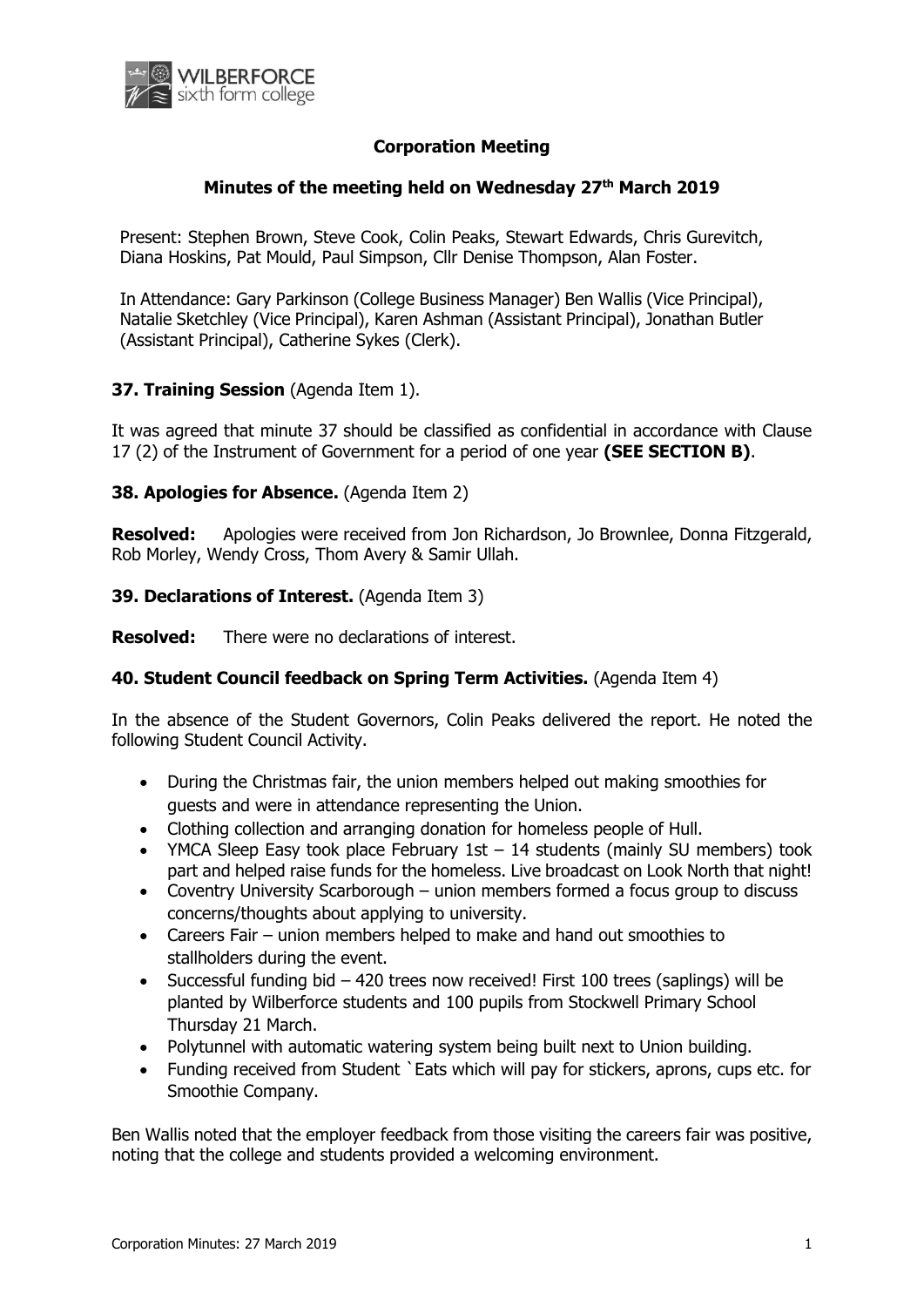Governors asked about what the polytunnels function would be. Colin confirmed it was for growing produce, for use in college (e.g. for the smoothies) and for links with the community. Governors commended the students on the report and the Chair commended the work done within the union which joins up well with the community.

**Resolved:** The Student Council feedback was received.

### **41. Minutes of the meeting held on 23rd January 2019: to take as a correct record and authorise the chair to sign.** (Agenda Item 5).

Colin Peaks noted that action points have been done.

- Action point 1 regarding minute number 30 would be updated on in the Principal's Report (Agenda Item 6).
- Action point 2 regarding minute number 31 would be updated on by Gary Parkinson in the Health & Safety Report (Agenda Item 7).

**Resolved:** The minutes of the meeting held 23<sup>rd</sup> January 2019 were received, accepted as an accurate record and signed by the chair.

# **42.Principal's report and Chair's update** (Agenda Item 6)

It was agreed that minute 42 should be classified as confidential in accordance with Clause 17 (2) of the Instrument of Government for a period of one year **(SEE SECTION B)**.

### **43. H&S termly report: for information.** (Agenda Item 7)

It was agreed that minute 43 should be classified as confidential in accordance with Clause 17 (2) of the Instrument of Government for a period of one year **(SEE SECTION B)**.

### **44. Safeguarding termly report** (Agenda Item 8)

It was agreed that minute 44 should be classified as confidential in accordance with Clause 17 (2) of the Instrument of Government for a period of one year **(SEE SECTION B)**.

### **45. Quality & Standards Committee – 6 February 2019:** to receive the minutes of the meeting. (Agenda Item 9)

It was agreed that minute 45 should be classified as confidential in accordance with Clause 17 (2) of the Instrument of Government for a period of one year **(SEE SECTION B)**.

**46.Audit Committee – 27th February 2019** (Agenda Item 10): to receive the minutes of the meeting and approve and adopt the recommendations in the minutes:

- a. Minute 24: Audit Committee commissioned business
- b. Minute 25: Board Assurance/risk management
- c. Minute 26: Rolling implementation of audit recommendations
- d. Minute 28: Financial controls self-assessment annual review

It was agreed that minute 46 should be classified as confidential in accordance with Clause 17 (2) of the Instrument of Government for a period of one year **(SEE SECTION B)**.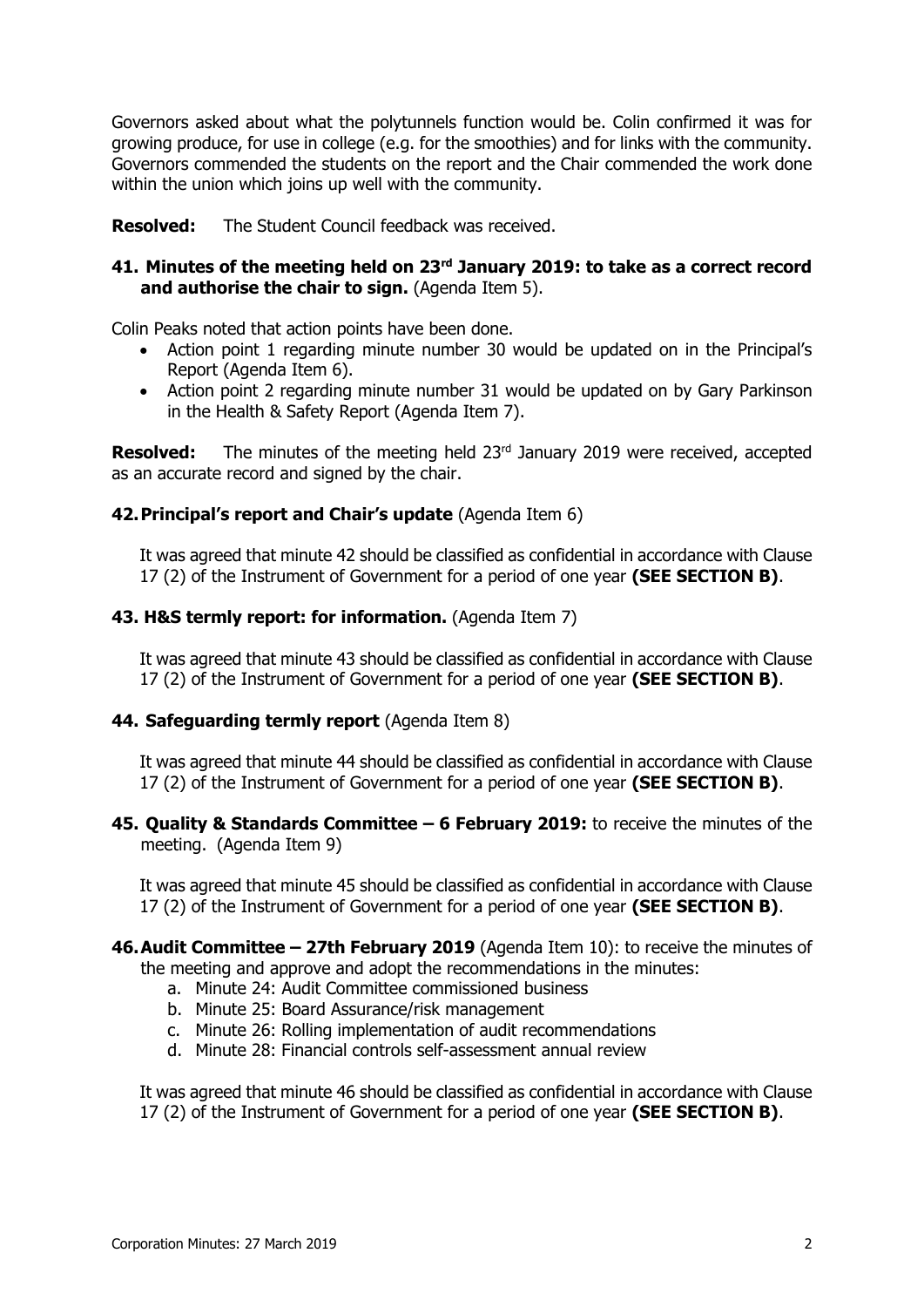## **47.Search & Governance Committee – 6 March 2019 and 27th March 2019** (Agenda

Item 11)**:** to receive the minutes of the meeting (6th March 2019) and adopt the recommendations from the meeting:

- a. Independent Governor Recruitment to approve
- b. Standing Orders Amendment to approve
- c. Student Facing Governor to agree and approve.

It was agreed that minute 47 should be classified as confidential in accordance with Clause 17 (2) of the Instrument of Government for a period of one year **(SEE SECTION B)**.

**48. Finance & General Purposes Committee – 13th March 2019:** to receive the

minutes of the meeting and approve and adopt the recommendations in the minutes:

- a. Minute 41(b) : Policies for Approval:
	- i. Leave of Absence Policy
	- ii. Sickness Absence Policy and Procedures
	- iii. Instructions on the use of Social Media
	- iv. Access to Their Personnel Files by Employees
	- v. Confidential Reporting Code and Policy
	- vi. Parental Leave Policy
	- vii. Paternity Leave and Pay Guidelines
	- viii. Part Time Working Policy
	- ix. Disclosure of Information to Trade Unions for Collective Bargaining
	- x. Personal Harassment Policy
	- xi. Employee Drugs, Alcohol and Substance Abuse Policy
	- xii. Regarding of Support Staff Posts
	- xiii. Job Share Policy for Support Staff
	- xiv. Occupational Sick Pay
	- xv. Risk Assessment Policy & Procedures
	- xvi. Disciplinary Policy for Senior Postholders
	- xvii. Redundancy Policy and Procedures
	- xviii. Staff Code of Conduct Policy
	- xix. Disciplinary Policy
	- xx. Grievance Policy
	- xxi. Capability Policy
	- xxii. Tuition Fees Policy
	- xxiii. Gifts and Hospitality Policy
	- xxiv. Flexible Retirement for Members of the LGPS
- b. Minute 31: Management accounts for the period ended 31 January 2018
- c. Minute 33: Cumulative budget transfers for the period ended 31 January 2018
- d. Minute 30: Tuition Fees Policy

It was agreed that minute 48 should be classified as confidential in accordance with Clause 17 (2) of the Instrument of Government for a period of one year **(SEE SECTION B)**.

### All Staff left the meeting before Agenda Item 13.

**49. Confidential Remuneration Committee – 23 January 2019** (Agenda Item 13) to receive the minutes of the meeting (excluding Staff and Student Governors).

It was agreed that minute 49 should be classified as confidential in accordance with Clause 17 (2) of the Instrument of Government for a period of one year **(SEE SECTION B)**.